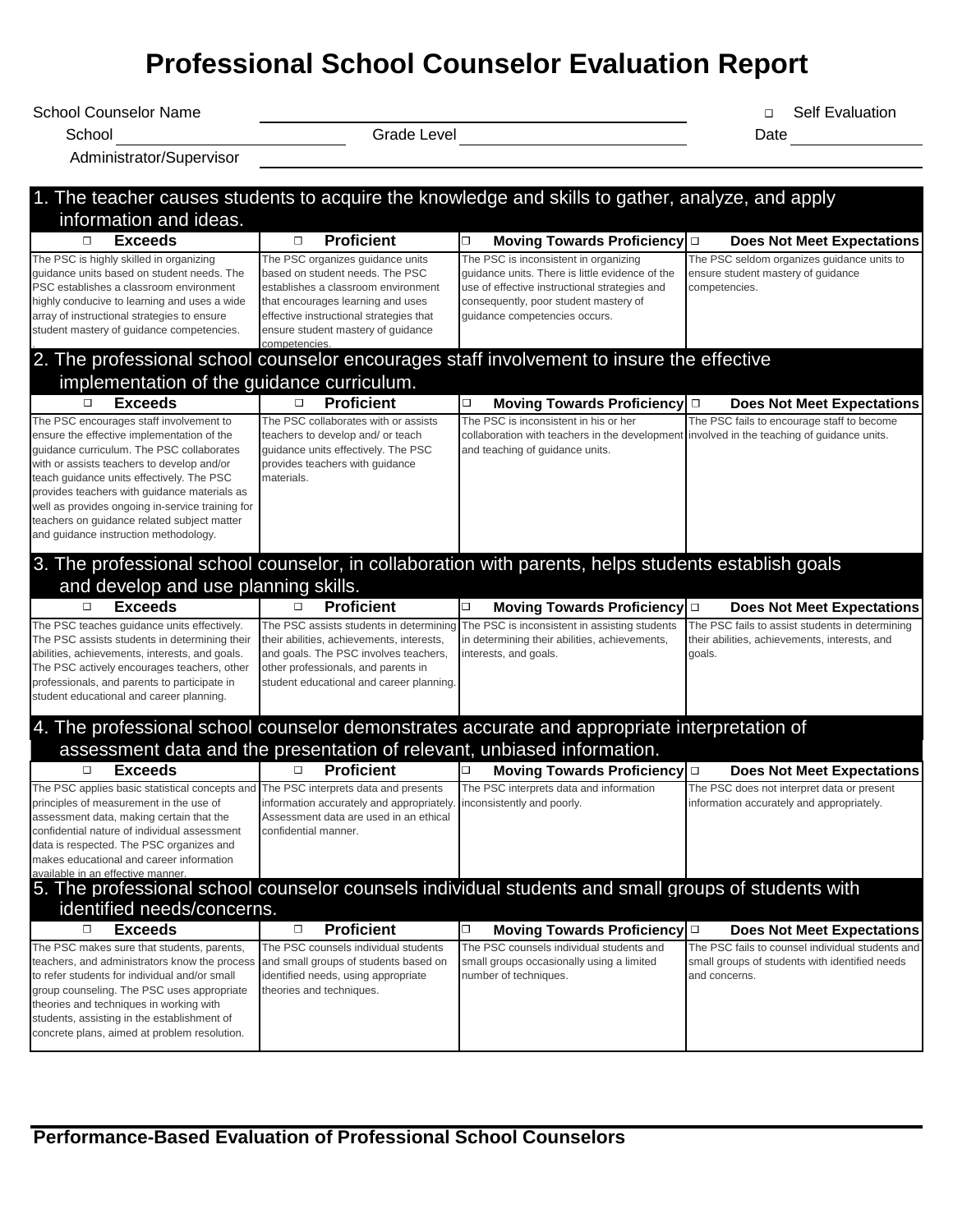# **Evaluation Report** *(continued)*

| <b>Professional School Counselor</b>                                                                                                                                                                                                                                                                       | School                                                                                                                                           |                                                                                                                    | Grade <u>__</u><br>Date                                                                             |
|------------------------------------------------------------------------------------------------------------------------------------------------------------------------------------------------------------------------------------------------------------------------------------------------------------|--------------------------------------------------------------------------------------------------------------------------------------------------|--------------------------------------------------------------------------------------------------------------------|-----------------------------------------------------------------------------------------------------|
| 6. The professional school counselor consults effectively with parents, teachers, administrators and<br>other relevant individuals.                                                                                                                                                                        |                                                                                                                                                  |                                                                                                                    |                                                                                                     |
| <b>Exceeds</b><br>□                                                                                                                                                                                                                                                                                        | <b>Proficient</b><br>$\Box$                                                                                                                      | О<br>Moving Towards Proficiency □                                                                                  | <b>Does Not Meet Expectations</b>                                                                   |
| The PSC knows and uses an effective<br>consultation model in working with parents,<br>teachers, administrators, and other relevant<br>individuals. The PSC assists consultees'<br>development and implementation of plans of<br>action.                                                                    | The PSC consults on a regular basis<br>with parents, teachers, administrators,<br>and other relevant individuals.                                | The PSC consults inconsistently with parents,<br>teachers, administrators, and other relevant<br>individuals.      | The PSC fails to consult with parents, teachers,<br>administrators, and other relevant individuals. |
| 7. The professional school counselor implements an effective referral process in collaboration with<br>parents, administrators, teachers, and other school personnel.                                                                                                                                      |                                                                                                                                                  |                                                                                                                    |                                                                                                     |
| <b>Exceeds</b><br>□                                                                                                                                                                                                                                                                                        | <b>Proficient</b><br>□                                                                                                                           | Moving Towards Proficiency $\square$<br>□                                                                          | <b>Does Not Meet Expectations</b>                                                                   |
| The PSC explains the referral process to<br>others clearly and concisely and maintains an<br>up-to-date list of referral sources. The PSC<br>makes referrals appropriately, assisting parents<br>and students, and participates in the<br>development of follow-up activities for<br>students              | The PSC consistently implements a<br>referral process in collaboration with<br>parents, administrators, teachers, and<br>other school personnel. | The PSC implements a limited referral<br>process.                                                                  | The PSC fails to implement an effective referral<br>process.                                        |
| 8. The professional school counselor provides a comprehensive and balanced guidance program in<br>collaboration with school staff.                                                                                                                                                                         |                                                                                                                                                  |                                                                                                                    |                                                                                                     |
| <b>Exceeds</b><br>□                                                                                                                                                                                                                                                                                        | <b>Proficient</b><br>□                                                                                                                           | $\Box$<br><b>Moving Towards Proficiency</b>                                                                        | $\Box$<br><b>Does Not Meet Expectations</b>                                                         |
| The PSC, working with other school staff,<br>provides students with the full array of<br>guidance activities based on their needs. The<br>PSC follows a guidance program calendar,<br>uses guidance resources appropriately, and<br>evaluates the program using the data gained to<br>improve the program. | The PSC consistently and effectively<br>provides a comprehensive and balanced comprehensive and balanced guidance<br>program to all students.    | The PSC is inconsistent in providing a<br>program.                                                                 | The PSC fails to provide a comprehensive and<br>balanced guidance program.                          |
| 9. The professional school counselor provides support for other school programs.                                                                                                                                                                                                                           |                                                                                                                                                  |                                                                                                                    |                                                                                                     |
| <b>Exceeds</b><br>$\Box$                                                                                                                                                                                                                                                                                   | <b>Proficient</b><br>□                                                                                                                           | Moving Towards Proficiency $\Box$<br>□                                                                             | <b>Does Not Meet Expectations</b>                                                                   |
| The PSC works cooperatively with other school<br>personnel in the best interest of students and<br>for the betterment of the district. The PSC<br>contributes to the operation of the school<br>through the completion of "fair share"<br>responsibilities.                                                | regular basis supporting other school<br>programs.                                                                                               | The PSC contributes effectively and on a The PSC is inconsistent in providing support<br>to other school programs. | The PSC fails to provide support to other school<br>programs.                                       |
| 10. The professional school counselor demonstrates positive interpersonal relations with students.                                                                                                                                                                                                         |                                                                                                                                                  |                                                                                                                    |                                                                                                     |
| <b>Exceeds</b><br>0                                                                                                                                                                                                                                                                                        | <b>Proficient</b><br>□                                                                                                                           | $\Box$<br>Moving Towards Proficiency $\Box$                                                                        | <b>Does Not Meet Expectations</b>                                                                   |
| The PSC has excellent interpersonal skills and<br>uses them very effectively with students. The<br>PSC works closely with students providing a<br>climate of trust.                                                                                                                                        | The PSC has effective interpersonal<br>relations with students that opens the<br>lines of communication.                                         | The PSC has an inconsistent pattern of<br>interpersonal relations with students.                                   | The PSC has poor interpersonal relations with<br>students.                                          |
| 11. The professional school counselor demonstrates positive interpersonal relations with educational<br>staff.                                                                                                                                                                                             |                                                                                                                                                  |                                                                                                                    |                                                                                                     |
| <b>Exceeds</b><br>◻                                                                                                                                                                                                                                                                                        | <b>Proficient</b><br>□                                                                                                                           | $\Box$<br>Moving Towards Proficiency $\square$                                                                     | <b>Does Not Meet Expectations</b>                                                                   |
| The PSC has excellent interpersonal skills and<br>uses them very effectively with staff. The PSC<br>works closely with educational staff providing a<br>climate of trust that facilitates communication<br>and cooperation.                                                                                | The PSC uses professionally appropriate<br>interpersonal skills when interacting with educational staff are inconsistent has an<br>staff.        | The PSC's interpersonal relations with<br>inconsistent pattern of interpersonal relations<br>with parents/patrons. | The PSC has poor interpersonal relations with<br>educational staff.                                 |

**Performance-Based Evaluation of Professional School Counselors**